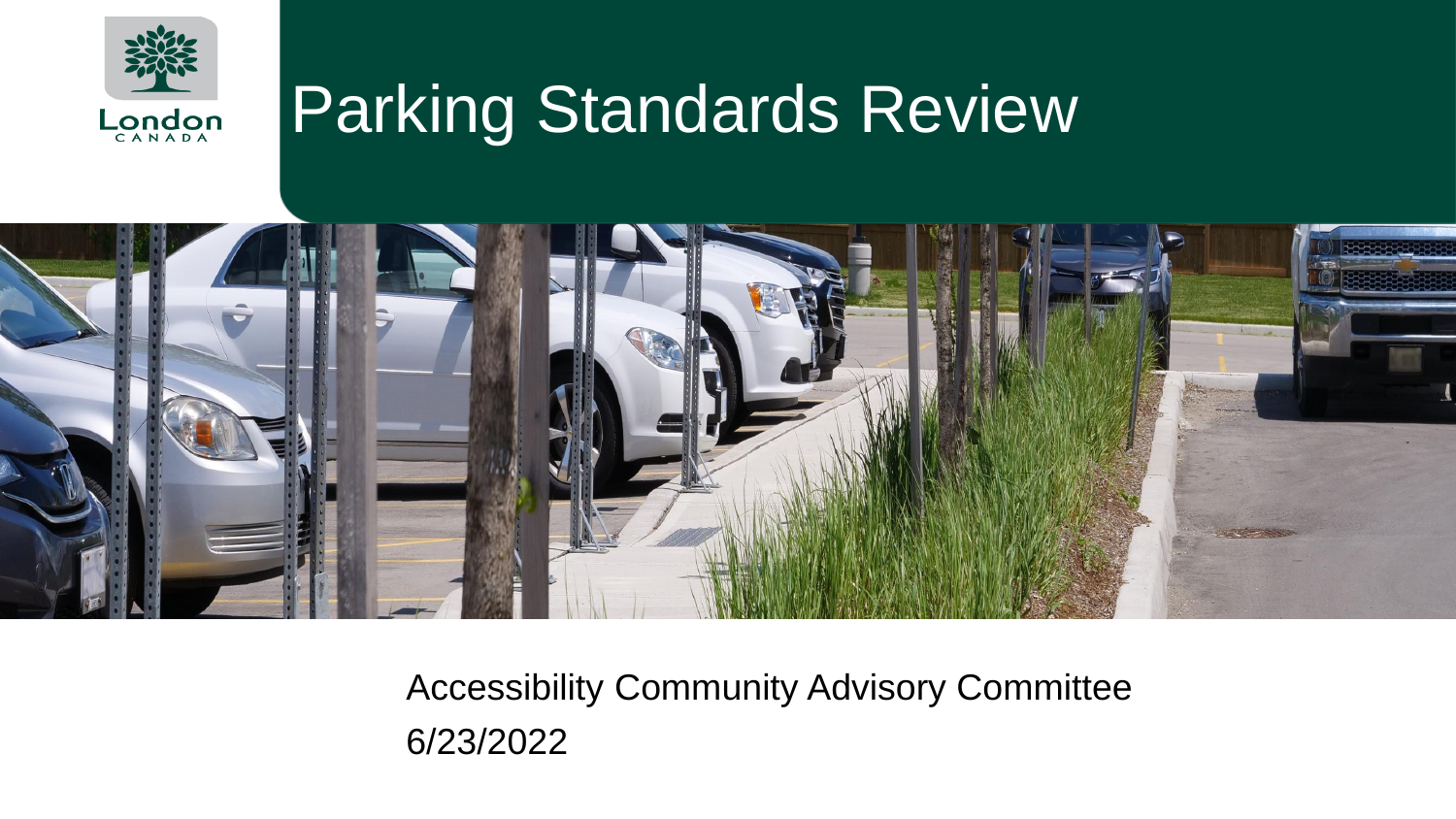

#### Introduction

- Parking Standards regulate supply and design of off-street parking
- Nov 11, 2021 Parking Standards Review Background Report
- April 19, 2022 Information Report
- July 25, 2022 Recommendation Report (PPM)
- Goal is to harmonize *The London Plan* with the updated ZBL and explore/recommend contemporary approaches to Parking Standards.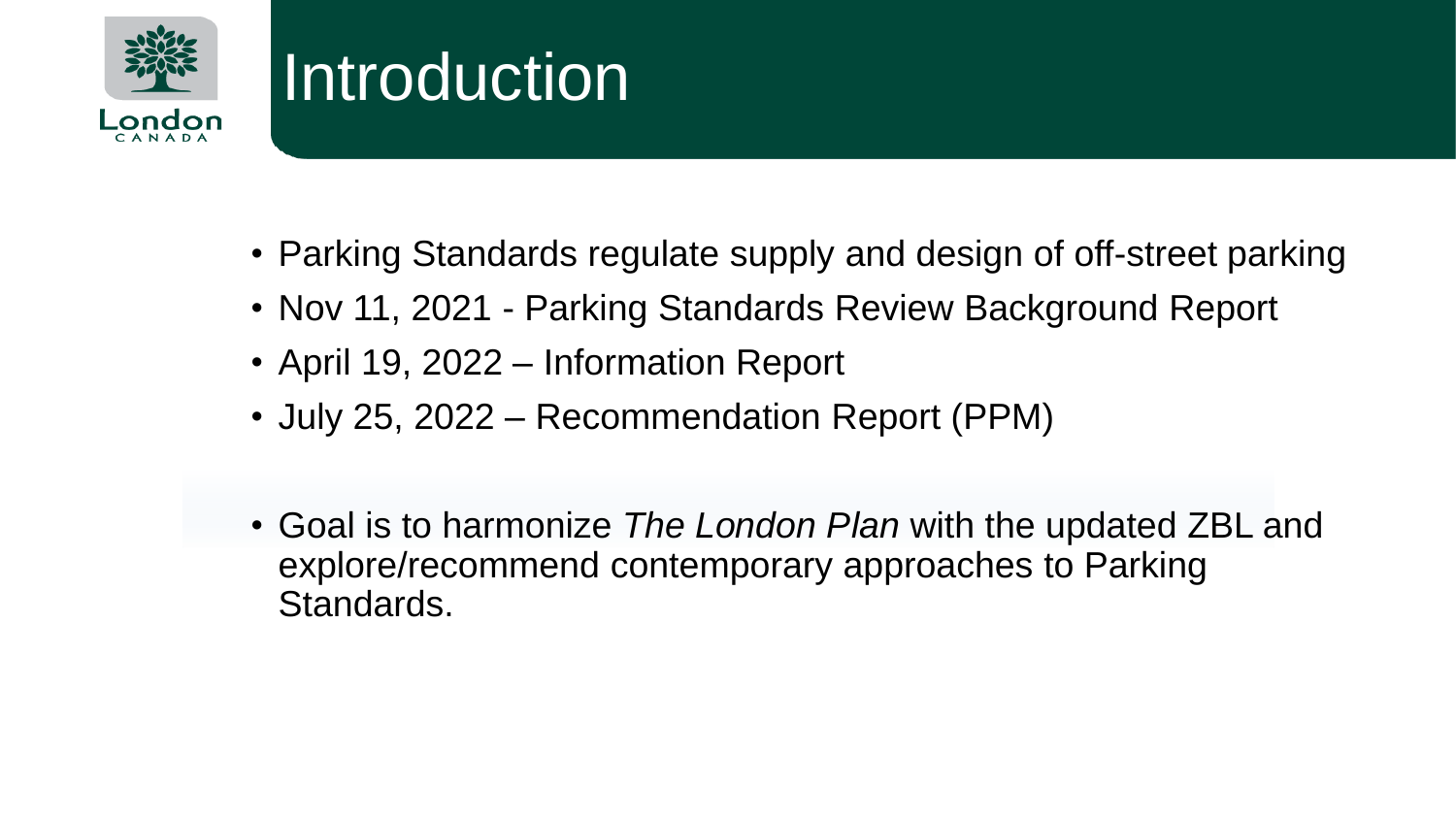

## Climate Emergency

- Declaration Climate Emergency April 23, 2019
- Mitigation & Adaption
- Transportation Emissions
- Mode Share Targets
- **Draft Climate Action Plan – item 2.a**

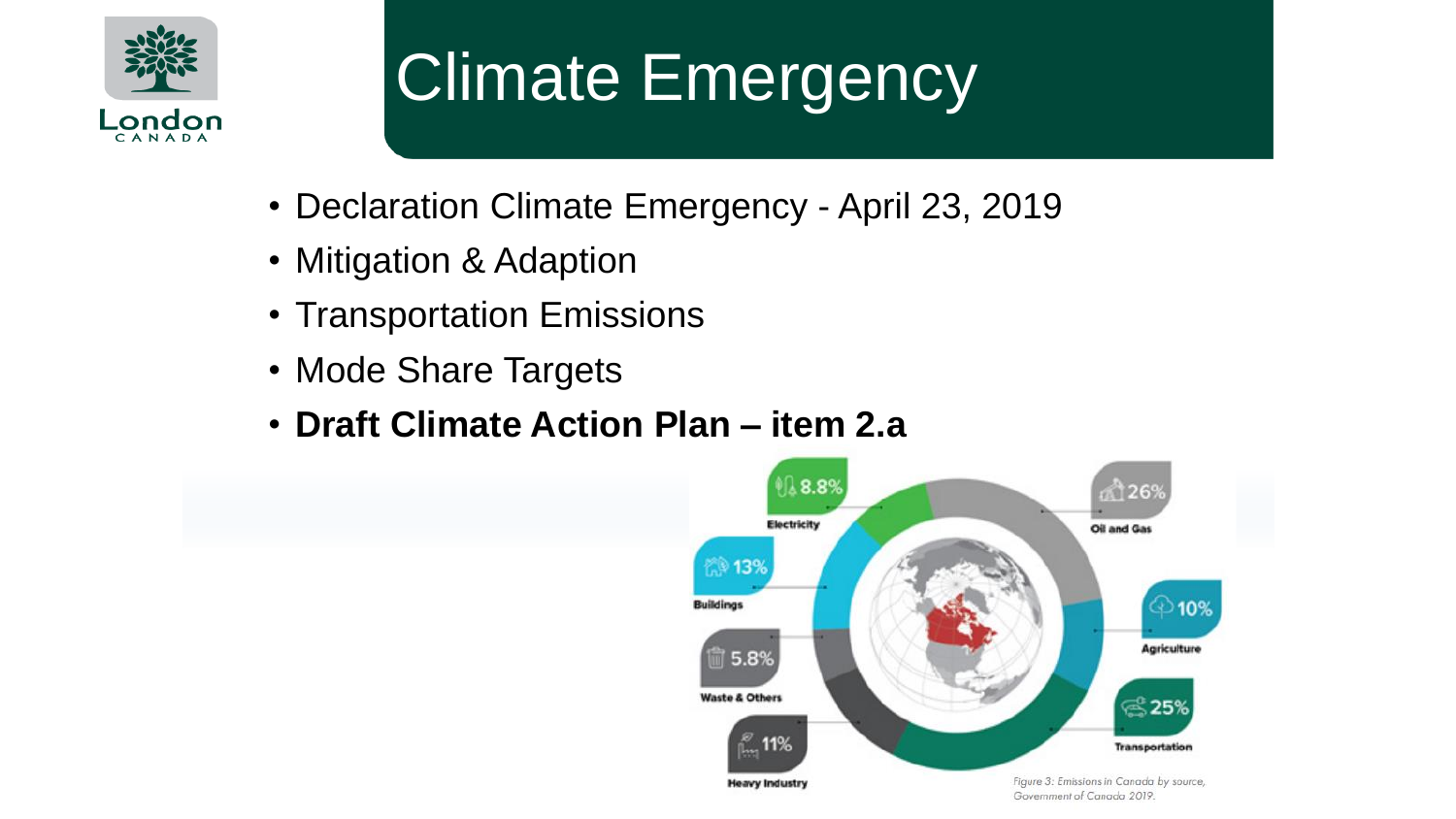

## Information Report

Two alternative options for Council consideration:

- 1. Open Option Parking City-wide
- 2. Open Option Parking in some Urban Place Types, significant lower minimums rest of the City:

| <b>Open Option Place Types</b> | <b>Lower Parking Minimum</b><br><b>Place Types</b>    |
|--------------------------------|-------------------------------------------------------|
| Downtown                       | <b>Neighbourhoods</b>                                 |
| <b>Transit Village</b>         | <b>Shopping Area</b>                                  |
| <b>Rapid Transit Corridor</b>  | Institutional                                         |
| <b>Main Street</b>             | Commercial Industrial &<br>Industrial (Light & Heavy) |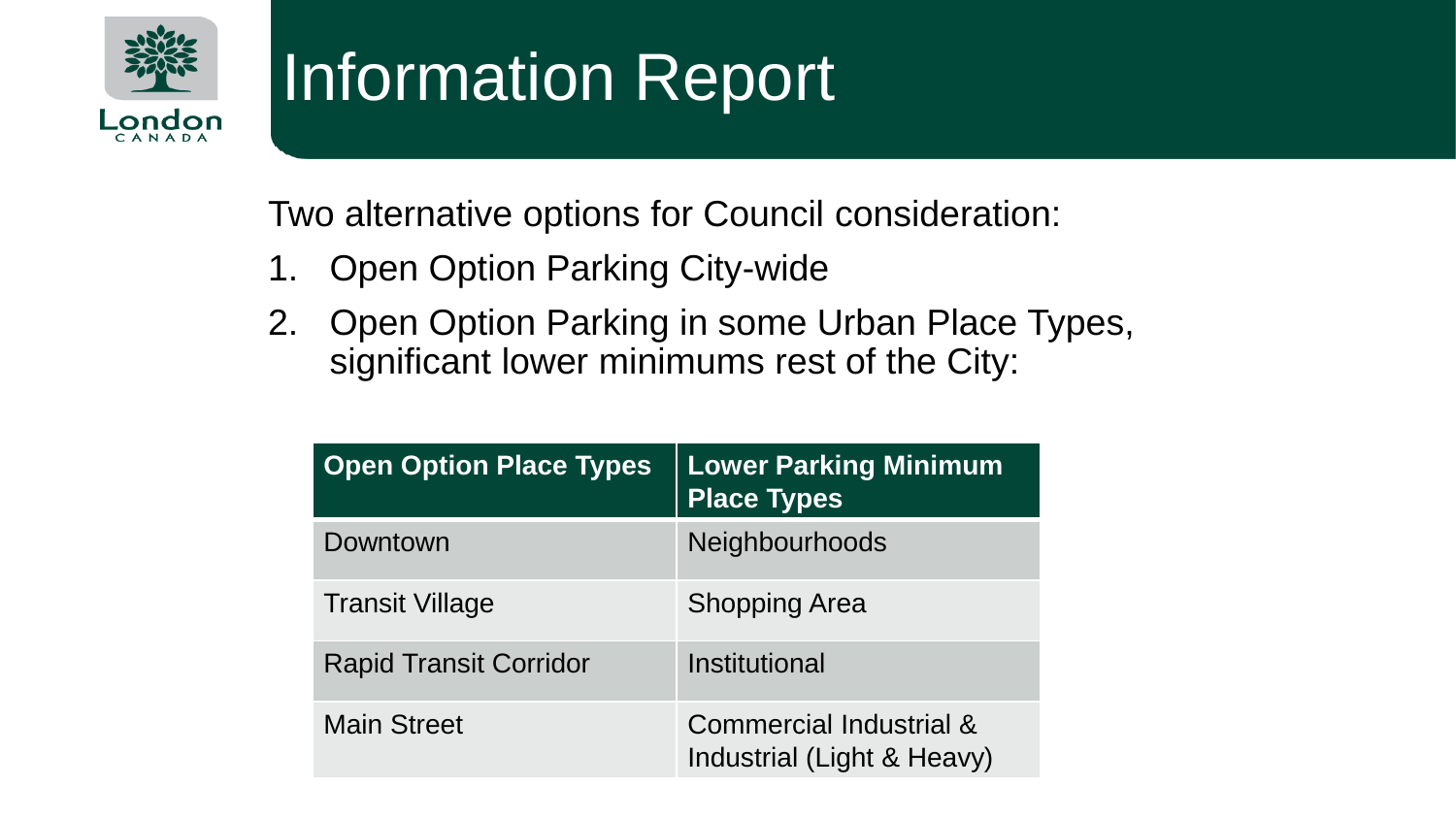

## Recommendation Report

Hybrid Approach:

- Open Option in Urban Place Types
- Reduced Parking Minimums rest of the **City**

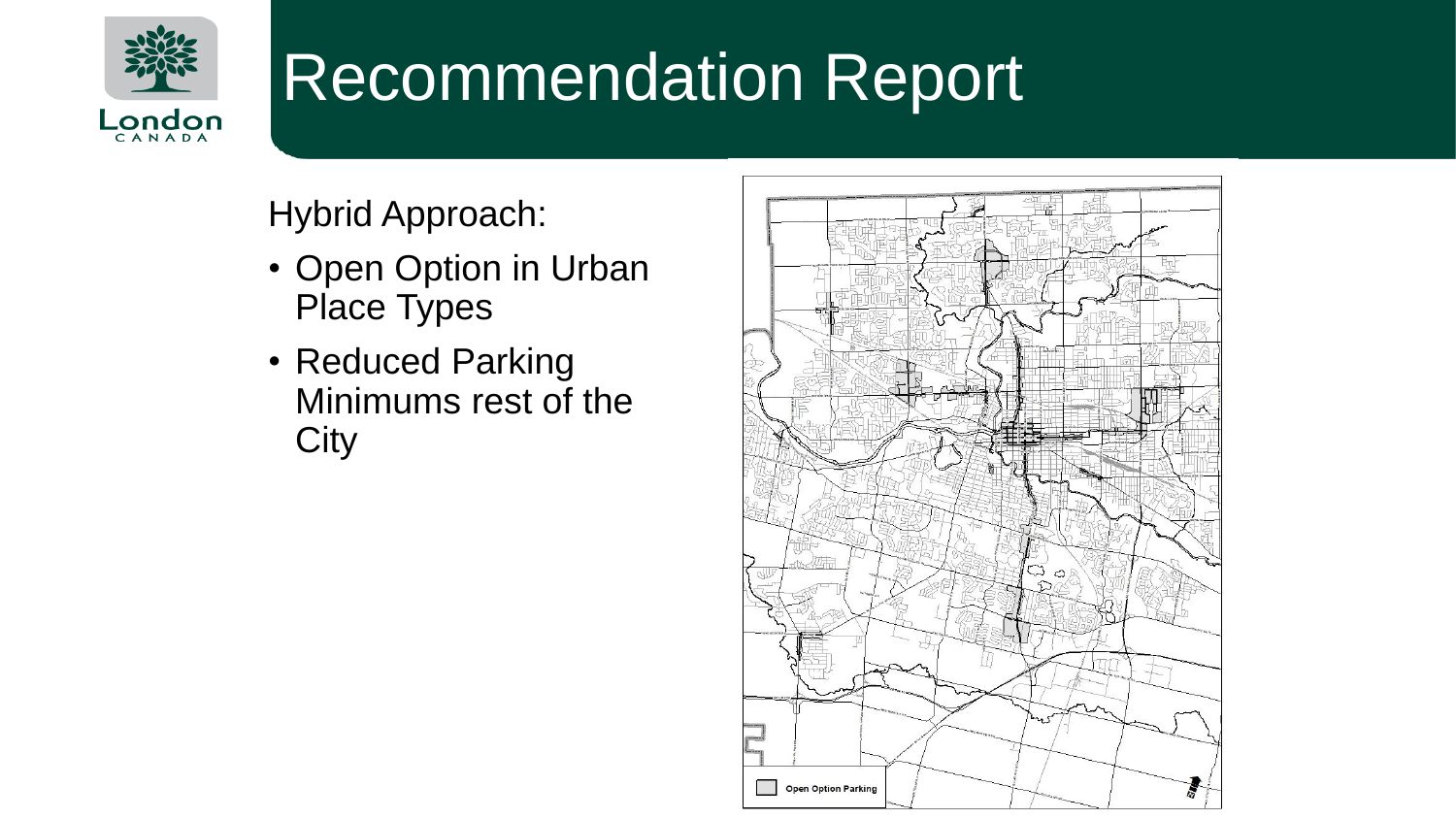

### Residential Parking Standards

| <b>Use</b>                                                                             | <b>Existing PSA1</b>              | <b>Existing PSA 2</b> | <b>Existing PSA 3</b> | <b>Recommended Minimum</b><br><b>Parking Requirement</b> |
|----------------------------------------------------------------------------------------|-----------------------------------|-----------------------|-----------------------|----------------------------------------------------------|
| Single Detached and Semi-Detached                                                      | 2 per unit                        | 2 per unit            | 2 per unit            | 1 per unit                                               |
| Townhouse, Cluster                                                                     | 1 per unit                        | 1.25 per unit         | 1.5 per unit          | 1 per unit                                               |
| Townhouse, Street                                                                      | 1 per unit                        | 2 per unit            | 2 per unit            | 1 per unit                                               |
| Townhouse, Stacked                                                                     | 1 per unit                        | 1.25 per unit         | 1.5 per unit          | 0.5 per unit                                             |
| Apartment                                                                              | 1 per unit                        | 1 per unit            | 1.25 per unit         | 0.5 per unit                                             |
| <b>Duplex</b>                                                                          | 1 per unit                        | 1 per unit            | 1 per unit            | 0.5 per unit                                             |
| <b>Triplex</b>                                                                         | 1 per unit                        | 1 per unit            | 1 per unit            | 0.5 per unit                                             |
| Fourplex                                                                               | N/A                               | 1 per unit            | 1 per unit            | 0.5 per unit                                             |
| Converted Dwelling or Conversions of<br><b>Existing Buildings to Residential Units</b> | No additional<br>parking required | 1 per unit            | 1 per unit            | 0.5 per unit                                             |
| Senior Citizen Apartment Building                                                      | 0.25 per unit                     | 0.25 per unit         | 0.25 per unit         | 0.125 per unit*                                          |
| Handicapped Persons Apartment Building                                                 | 0.25 per unit                     | 0.25 per unit         | 0.5 per unit          | 0.125 per unit*                                          |
| <b>Lodging House</b>                                                                   | 0.33 per unit                     | 0.33 per unit         | 0.33 per unit         | 0.125 per unit*                                          |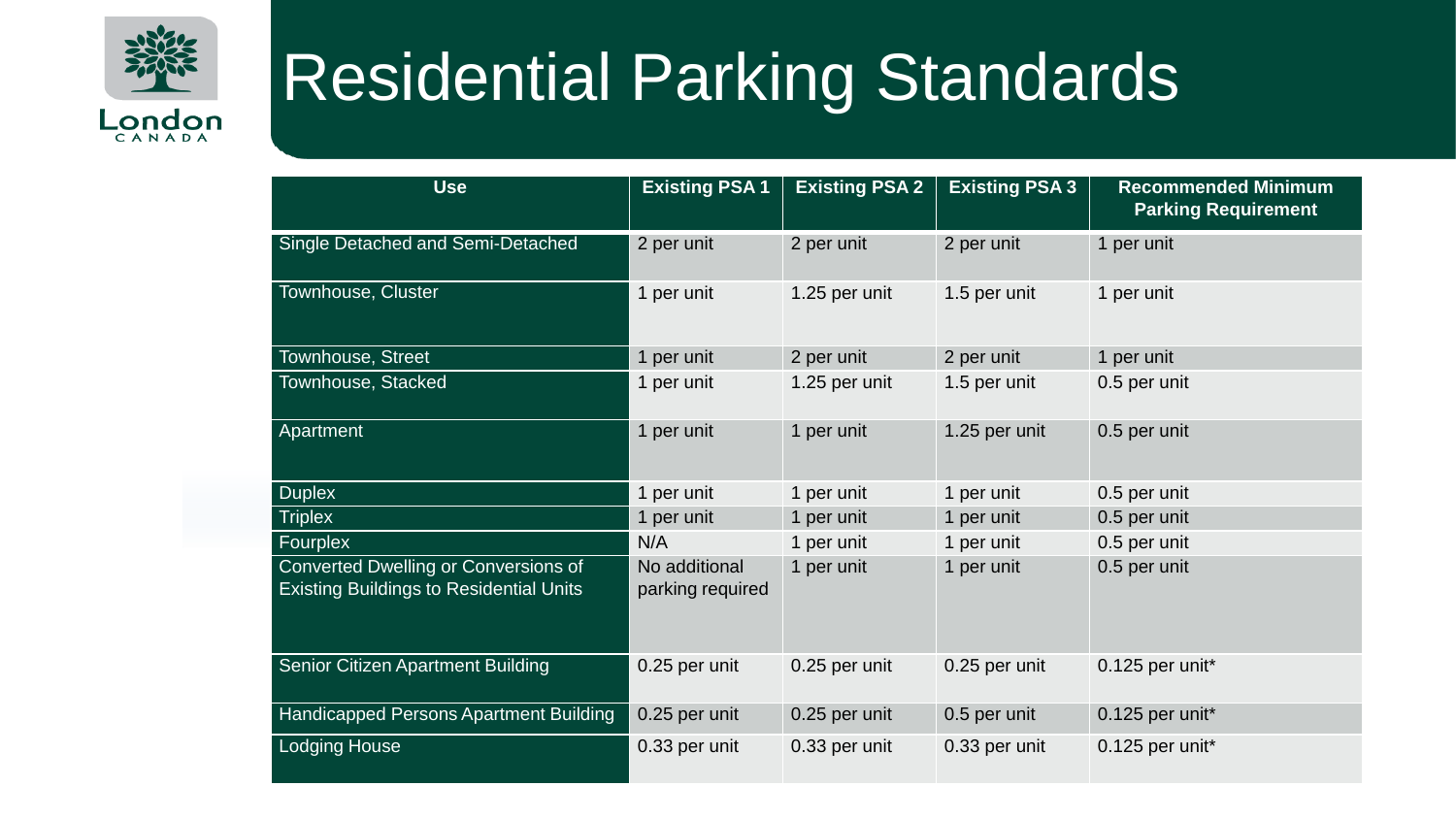

#### Non-Residential Parking Standards

| <b>Non-Residential</b><br><b>Uses</b> | <b>Example Non-</b><br><b>Residential Use</b> | <b>Existing PSA 3</b>   | <b>Recommended</b><br><b>Min. Parking</b><br><b>Requirement</b> |
|---------------------------------------|-----------------------------------------------|-------------------------|-----------------------------------------------------------------|
| Tier 1                                | <b>Restaurant</b>                             | $6 - 10$ m <sup>2</sup> | $20 \text{ m}^2$                                                |
| Tier 2                                | <b>Automobile Repair</b>                      | $6 - 20$ m <sup>2</sup> | $30 \text{ m}^2$                                                |
| Tier <sub>3</sub>                     | Retail                                        | 30-40 $\rm m^2$         | $50 \text{ m}^2$                                                |
| Tier <sub>4</sub>                     | <b>Office</b>                                 | 40-80 $m2$              | $100 \text{ m}^2$                                               |
| Tier <sub>5</sub>                     | <b>Industrial Mall</b>                        | 80-200 $m2$             | $200 \; \text{m}^2$                                             |
| Tier <sub>6</sub>                     | Manufacturing                                 | 200-500 $m2$            | 500 $m2$                                                        |
| Tier <sub>7</sub>                     | <b>Self Storage</b>                           | 2,000 $m2$              | 2,000 $m2$                                                      |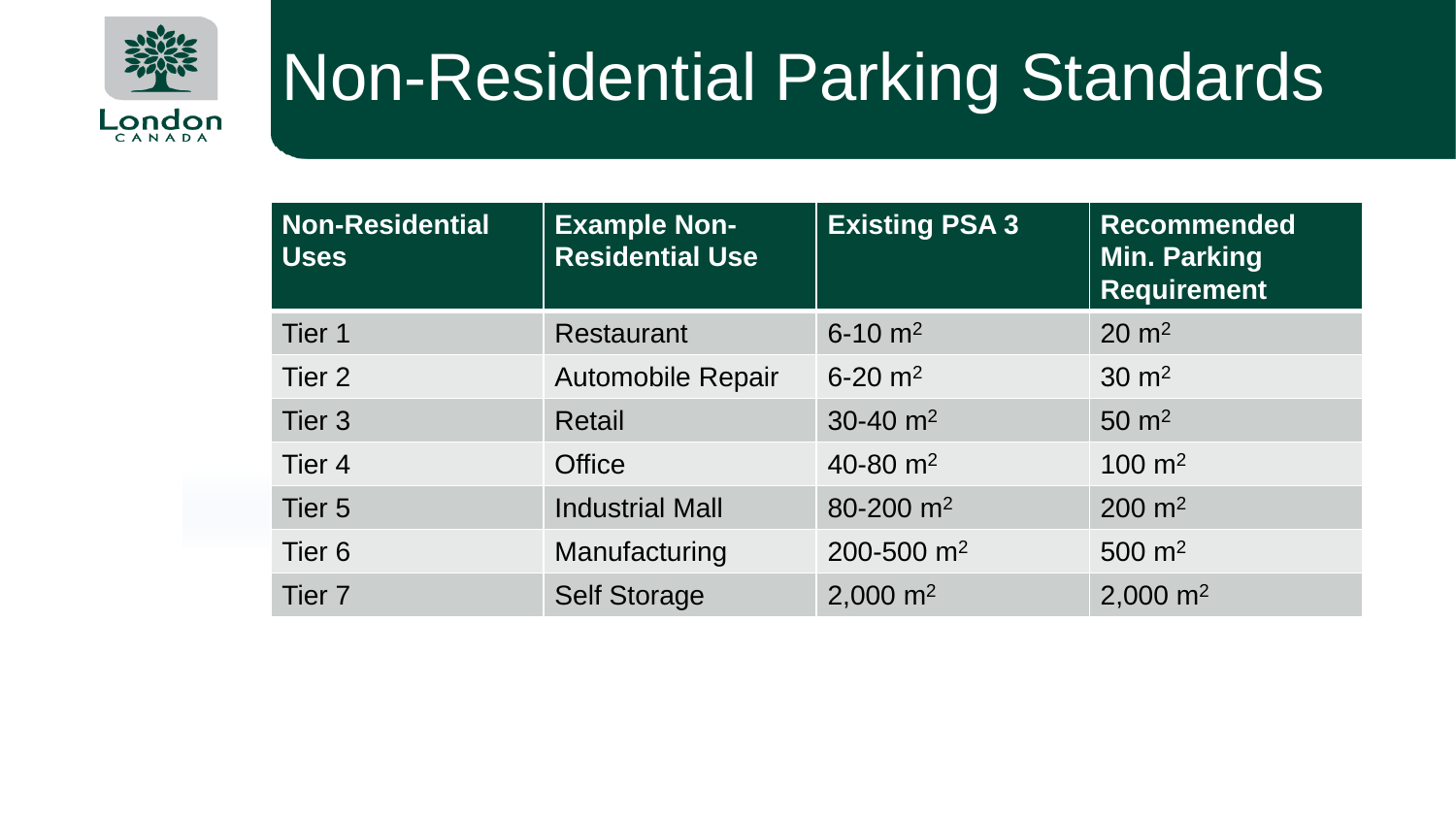

# Accessible Parking Requirements

- Ensure that the removing/reducing minimum standards does not come at the expense of a sufficient supply of accessible parking
- Integrated Accessibility Standards Regulation (191/11) & AODA established province-wide standards for accessible parking spaces
- In the current ZBL, the supply of accessible parking spaces is a calculation based off the minimum number of parking spaces *required*
- AODA act is based on the number of *provided* parking spaces
- Recommended Zoning By-law Amendment will change accessible parking requirements to be based on provided parking spaces rather than required spaces:

"*Where parking spaces are provided, in any development, accessible parking spaces shall also be provided. Off street parking areas shall have a minimum number of accessible parking spaces based on 4.19.10 C)*"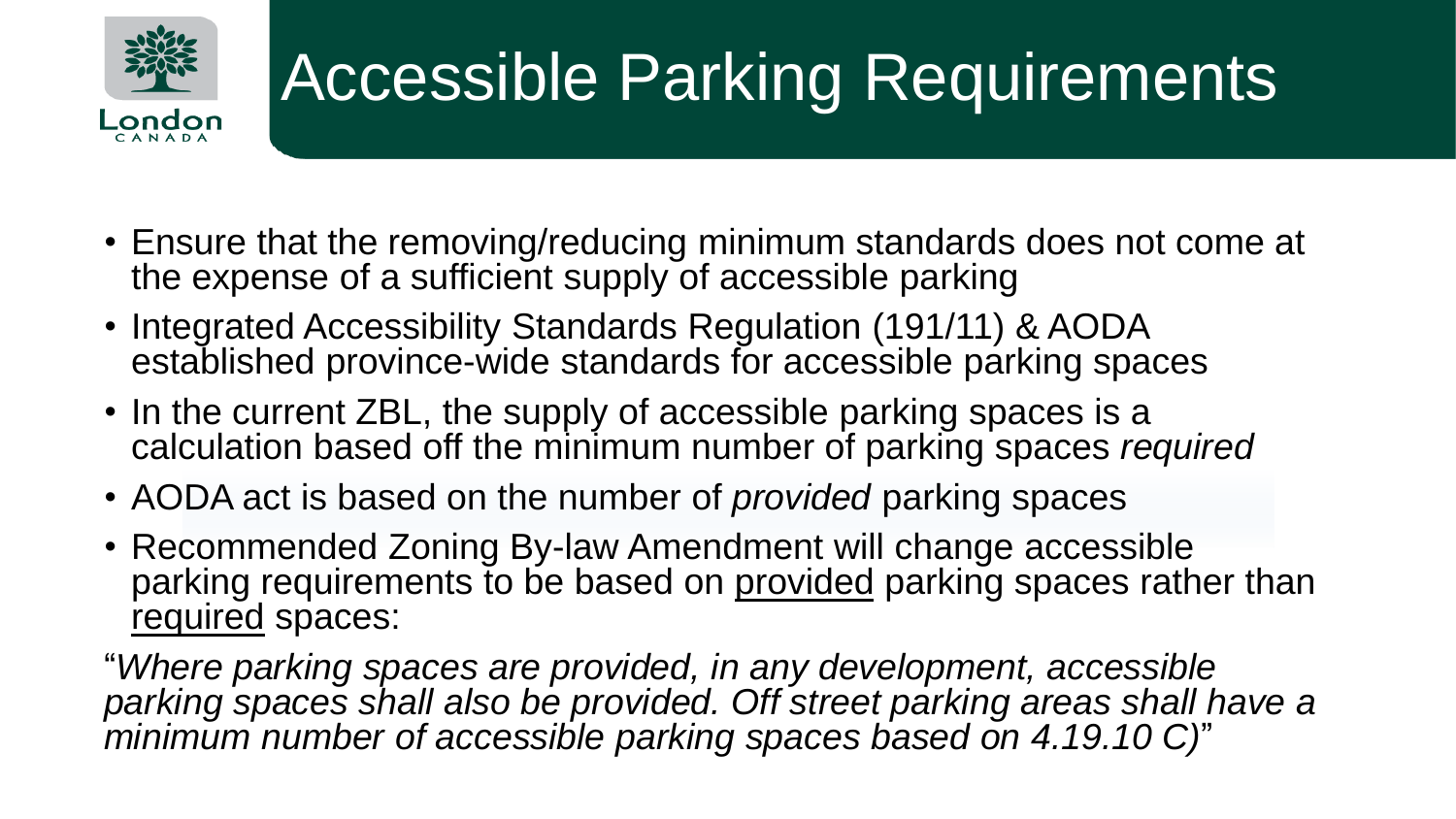

## Accessible Parking Requirements

| <b>Number of Parking</b><br><b>Spaces</b> | <b>Number of Accessible Parking Spaces Required</b>                                                                                                                                                                                                                                                                                                                                                                                                                                                                                                                                                                                                                                                                                                                                                                                                                                                  |
|-------------------------------------------|------------------------------------------------------------------------------------------------------------------------------------------------------------------------------------------------------------------------------------------------------------------------------------------------------------------------------------------------------------------------------------------------------------------------------------------------------------------------------------------------------------------------------------------------------------------------------------------------------------------------------------------------------------------------------------------------------------------------------------------------------------------------------------------------------------------------------------------------------------------------------------------------------|
| 12 or fewer                               | One parking space for the use of persons with disabilities, which meets the requirement of a Type A<br>parking space.                                                                                                                                                                                                                                                                                                                                                                                                                                                                                                                                                                                                                                                                                                                                                                                |
| 13-100                                    | 4% of the total number of parking spaces for the use of persons with disabilities, in accordance with the<br>following ratio, rounded up the nearest whole number:<br>Where an even number of parking spaces for the use of persons with disabilities is provided in<br>Ι.<br>accordance with the requirements of this paragraph, an equal number of parking spaces that meet<br>the requirement of a Type A parking space and a Type B parking space must be provided.<br>Where an odd number of parking spaces for the use of persons with disabilities is provided in<br>Ш.<br>accordance with the requirements of this paragraph, the number of parking spaces must be divided<br>equally between parking spaces that meet the requirements of a Type A parking space and a Type<br>B parking space, but the additional parking space, the odd-numbered space, may be a Type B<br>parking space. |
| 101-200                                   | One parking space and an additional 3% of the total number of parking spaces for the use of persons<br>with disabilities, rounded up to the nearest whole number.                                                                                                                                                                                                                                                                                                                                                                                                                                                                                                                                                                                                                                                                                                                                    |
| 201-1,000                                 | Two parking spaces and an additional 2% of the total number of parking spaces for the use of persons<br>with disabilities, rounded up to the nearest whole number.                                                                                                                                                                                                                                                                                                                                                                                                                                                                                                                                                                                                                                                                                                                                   |
| More than 1,000                           | 11 parking spaces and an additional 1% of the total number of parking spaces for the use of persons<br>with disabilities, rounding up to the nearest whole number.                                                                                                                                                                                                                                                                                                                                                                                                                                                                                                                                                                                                                                                                                                                                   |

Existing accessible parking requirements in Zoning By-law based on AODA requirements, no recommended changes.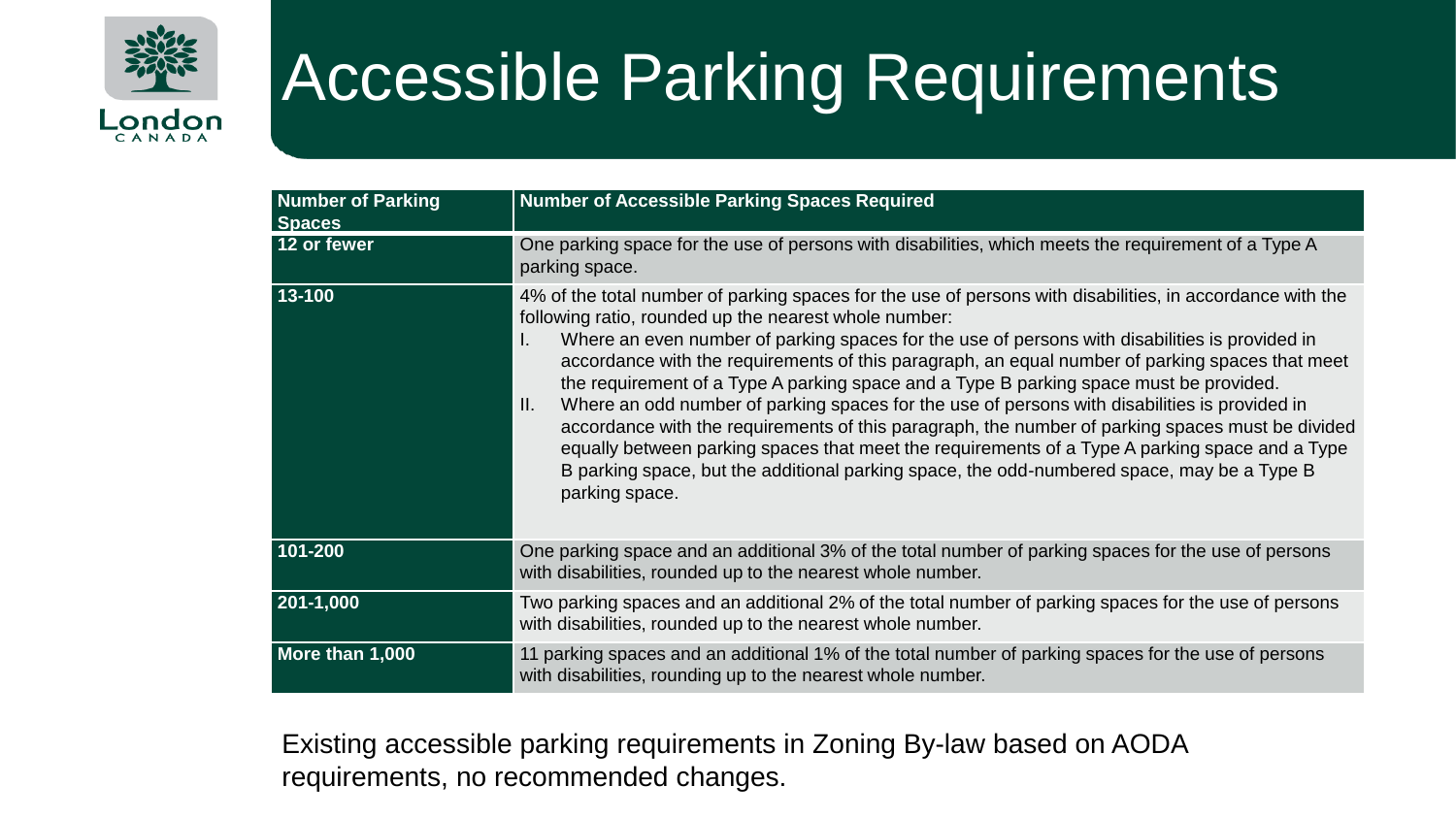

# **Bicycle Parking Standards**

#### • Revised Bicycle Standards

o Amended to 1 bicycle parking space for apartment buildings & lodging houses o Tiered approach minimal bicycle requirements for non-residential development

| <b>Non-Residential Uses</b> | <b>Example Non-</b><br><b>Residential</b><br><b>Use</b> | <b>Recommended Minimum Short-Term Bicycle</b><br><b>Parking Requirement</b> |
|-----------------------------|---------------------------------------------------------|-----------------------------------------------------------------------------|
| Tier 1                      | Restaurant                                              | 3 spaces plus 0.3 spaces for each 100 m <sup>2</sup> GFA                    |
| Tier 2                      | Retail                                                  | 3 spaces plus 0.2 spaces for each 100 m <sup>2</sup> GFA                    |
| Tier 3                      | <b>Office</b>                                           | 3 spaces plus 0.1 spaces for each 100 $\mathrm{m}^2$ gross<br>floor area    |